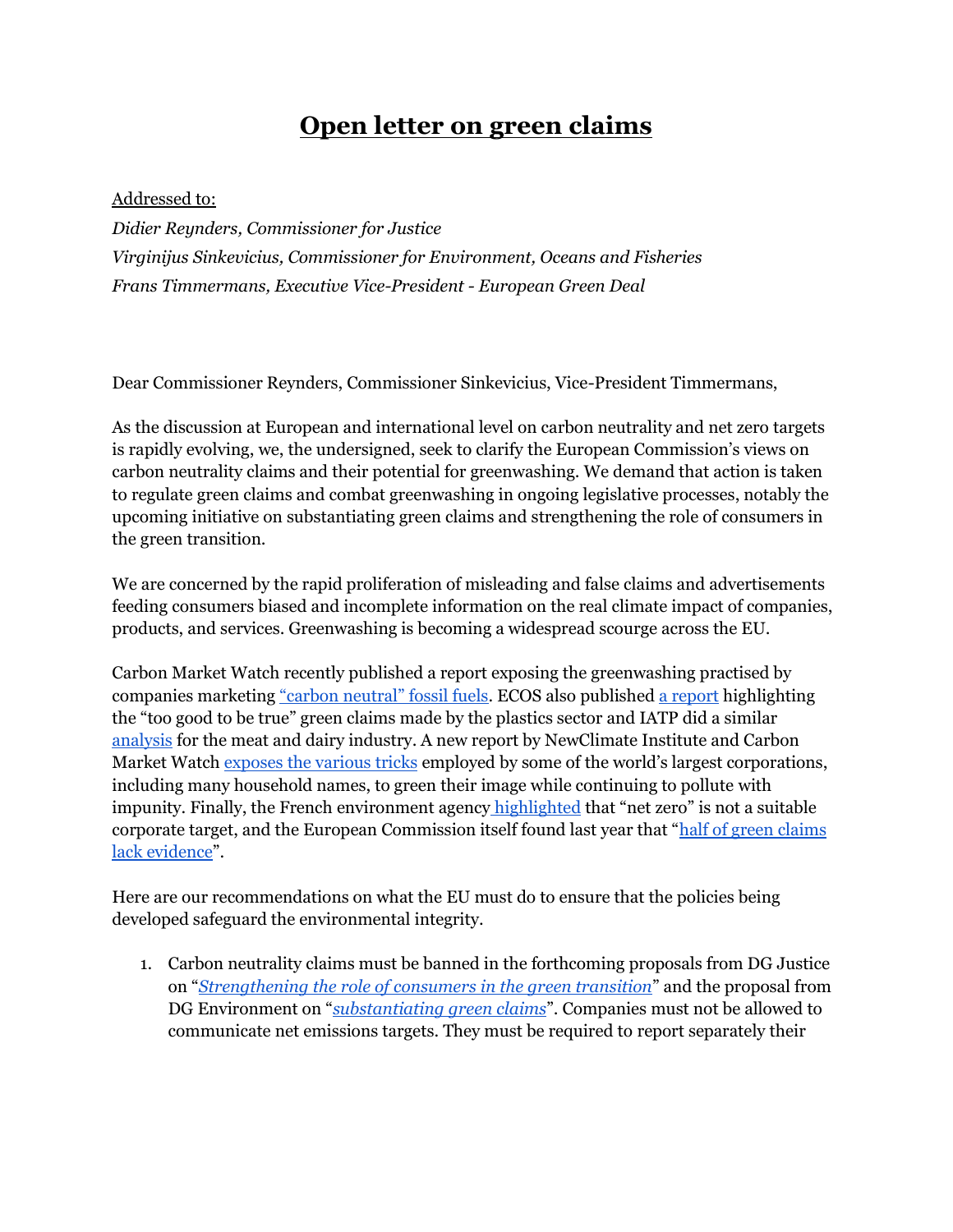own emissions reduction efforts and the financing they provide for climate action outside of their value chain<sup>1</sup>.

2. In the long term, companies should also not be able to neutralise their greenhouse gas emissions through the purchase of carbon credits, when there is a risk of double counting in the Nationally Determined Contribution (NDC).Therefore, if companies continue to set long-term "net zero" targets that require some level of neutralisation of emissions, then any carbon credits purchased for such neutralisation must be subject to corresponding adjustments, as defined under Article 6 of the Paris Agreement. This is different from claiming "carbon neutrality" today, which should be fully banned as mentioned above. Additional requirements, such as full, transparent, and accurate reporting of emissions are also required.

We would like to know whether the European Commission agrees that such corresponding adjustments are necessary? In our view, it is unacceptable for private companies to claim to have neutralised emissions based on the purchase of emission reductions which are already being counted by the country where these are achieved. We are seeking clarification regarding the European Commission's position on this.

3. The Commission, as an institution, has adopted its own target to reach climate neutrality by 2030. While we support the initiative to reduce its emissions, we are concerned by the signal this target sends: it is unspecific and does not allow the public to clearly understand what it involves. Will the Commission still emit GHGs in 2030, and if so, will it offset its emissions, and how? The Commission should ensure that credits purchased to offset the emissions guarantee that there is no double counting and do not rely on temporary carbon storage in biological sinks. Ideally, the Commission should rely on absolute reductions and not offsets, and refrain from making such "climate neutrality" claims. It should also transparently and separately communicate its impact, efforts to reduce emissions internally, and any support provided to finance emission reductions outside of its own organisational boundary.

We trust that the Commission will rise to the challenge and set the right example on these essential issues and we would appreciate the opportunity to discuss this with you at the earliest opportunity.

Sincerely,

<sup>&</sup>lt;sup>1</sup> As required in the product environmental footprint methodology, pg 81, *[https://eplca.jrc.ec.europa.eu/permalink/PEF\\_method.pdf](https://eplca.jrc.ec.europa.eu/permalink/PEF_method.pdf)*